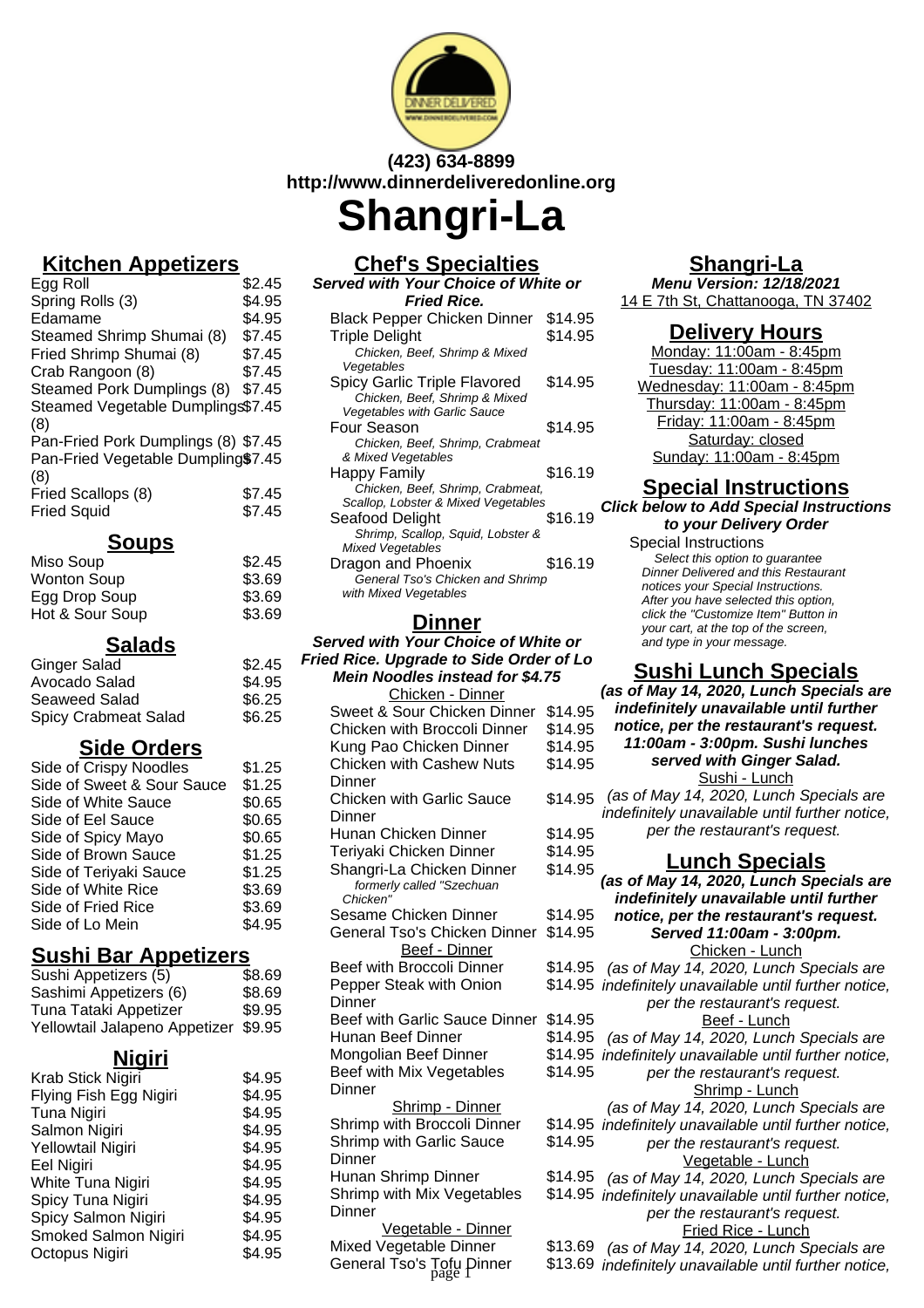## **Sashimi**

| Krab Stick Sashimi      | \$4.95 |
|-------------------------|--------|
| Flying Fish Egg Sashimi | \$4.95 |
| Tuna Sashimi            | \$4.95 |
| Salmon Sashimi          | \$4.95 |
| Yellowtail Sashimi      | \$4.95 |
| Eel Sashimi             | \$4.95 |
| White Tuna Sashimi      | \$4.95 |
| Spicy Tuna Sashimi      | \$4.95 |
| Spicy Salmon Sashimi    | \$4.95 |
| Smoked Salmon Sashimi   | \$4.95 |
| Octopus Sashimi         | \$4.95 |
|                         |        |

## **Sushi Bar Entrees**

#### **Served with Miso Soup & Ginger Salad**

| Sushi Dinner                       | \$18.69 |
|------------------------------------|---------|
| 8pcs Sushi and California Roll     |         |
| Sashimi Dinner                     | \$18.69 |
| 10pcs Sashimi with Steamed Rice    |         |
| Sushi & Sashimi Combo Dinn&18.69   |         |
| Spicy tuna roll, 4 pieces sushi, 5 |         |
| pieces sashimi                     |         |
| House Combo #1                     | \$18.69 |
| Any Three Regular Sushi Rolls      |         |
| House Combo #2                     | \$18.69 |
| One Reqular Roll and One Special   |         |
| Roll                               |         |
| House Combo #3                     | \$22.45 |
| Any Two Special Rolls.             |         |

# **Regular Sushi Rolls**

| One Roll (6pcs)                                   |        |
|---------------------------------------------------|--------|
| Avocado Roll                                      | \$4.95 |
| Cucumber Roll                                     | \$4.95 |
| Vegetable Roll                                    | \$4.95 |
| Sweet Potato Roll                                 | \$4.95 |
| Salmon Roll                                       | \$6.19 |
| *Contains Raw or Undercooked                      |        |
| Ingredients                                       |        |
| Tuna Roll                                         | \$6.19 |
| *Contains Raw or Undercooked                      |        |
| Ingredients                                       |        |
| Yellowtail Roll                                   | \$6.19 |
| *Contains Raw or Undercooked                      |        |
| Ingredients                                       |        |
| <b>Crabmeat Cheese Roll</b>                       | \$6.19 |
| Spicy Tuna Roll                                   | \$6.19 |
| *Contains Raw or Undercooked                      |        |
| <b>Ingredients</b>                                |        |
| Spicy Salmon Roll                                 | \$6.19 |
| *Contains Raw or Undercooked                      |        |
| Ingredients<br>Spicy Yellowtail Roll              | \$6.19 |
| *Contains Raw or Undercooked                      |        |
| Ingredients                                       |        |
| Spicy Crabmeat Roll                               | \$6.19 |
| California Roll                                   | \$7.45 |
| Crabmeat, Avocado, Cucumber                       |        |
| <b>Philly Roll</b>                                | \$7.45 |
| Smoked Salmon, Cucumber,                          |        |
| Cream Cheese. *Contains Raw or                    |        |
| <b>Undercooked Ingredients</b>                    |        |
| Alaska Roll                                       | \$7.45 |
| Salmon, Cucumber, Avocado.                        |        |
| *Contains Raw or Undercooked                      |        |
| Ingredients                                       |        |
| Eel Cucumber Roll                                 | \$7.45 |
| Eel Avocado Roll                                  | \$7.45 |
| Tuna Cucumber Roll                                | \$7.45 |
| *Contains Raw or Undercooked                      |        |
| Ingredients                                       |        |
| Tuna Avocado Roll<br>*Contains Raw or Undercooked | \$7.45 |
| <b>Ingredients</b>                                |        |
| Salmon Cucumber Roll                              | \$7.45 |
| *Contains Raw or Undercooked                      |        |
|                                                   |        |

| <b>Fried Rice - Dinner</b>            |         |
|---------------------------------------|---------|
| Side Order of Fried Rice              | \$3.69  |
| (Dinner)                              |         |
| Vegetable Fried Rice (Dinner)         | \$12.45 |
| Chicken Fried Rice (Dinner)           | \$12.45 |
| Beef Fried Rice (Dinner)              | \$12.45 |
| Shrimp Fried Rice (Dinner)            | \$12.45 |
| <b>House Special Fried Rice</b>       | \$12.45 |
| (Dinner)                              |         |
| Lo Mein - Dinner                      |         |
| Side Order of Lo Mein (Dinner)        | \$4.95  |
| Vegetable Lo Mein (Dinner)            | \$12.45 |
| Chicken Lo Mein (Dinner)              | \$12.45 |
| Beef Lo Mein (Dinner)                 | \$12.45 |
| Shrimp Lo Mein (Dinner)               | \$12.45 |
| House Special Lo Mein (Dinner)\$12.45 |         |

| Combos                                |         |  |
|---------------------------------------|---------|--|
| Served with One Egg Roll and Your     |         |  |
| <b>Choice of White or Fried Rice.</b> |         |  |
| Chicken - Combo                       |         |  |
| Sweet & Sour Chicken Combo            | \$11.19 |  |
| Chicken with Broccoli Combo           | \$9.11  |  |
| Kung Pao Chicken Combo                | \$11.19 |  |
| <b>Chicken with Cashew Nuts</b>       | \$11.19 |  |
| Combo                                 |         |  |
| <b>Chicken with Garlic Sauce</b>      | \$11.19 |  |
| Combo                                 |         |  |
| Hunan Chicken Combo                   | \$11.19 |  |
| Teriyaki Chicken Combo                | \$11.19 |  |
| Shangri-La Chicken Combo              | \$11.19 |  |
| formerly called "Szechuan             |         |  |
| Chicken"<br>Sesame Chicken Combo      | \$11.19 |  |
| General Tso's Chicken Combo \$11.19   |         |  |
| Beef - Combo                          |         |  |
| Beef with Broccoli Combo              | \$11.19 |  |
| Pepper Steak with Onion               | \$11.19 |  |
| Combo                                 |         |  |
| Beef with Garlic Sauce Combo \$11.19  |         |  |
| Hunan Beef Combo                      | \$11.19 |  |
| Mongolian Beef Combo                  | \$11.19 |  |
| Beef with Mix Vegetables              | \$11.19 |  |
| Combo                                 |         |  |
| Shrimp - Combo                        |         |  |
| Shrimp with Broccoli Combo            | \$11.19 |  |
| <b>Shrimp with Garlic Sauce</b>       | \$11.19 |  |
| Combo                                 |         |  |
| Hunan Shrimp Combo                    | \$11.19 |  |
| Shrimp with Lobster Sauce             | \$11.19 |  |
| Combo                                 |         |  |
| Shrimp with Mix Vegetables            | \$11.19 |  |
| Combo                                 |         |  |
| Vegetable - Combo                     |         |  |
| Mixed Vegetable Combo                 | \$11.19 |  |
| General Tso's Tofu Combo              | \$11.19 |  |
|                                       |         |  |
| Condiments                            |         |  |

| Side of Japanese Mayonnaise         | \$0.65 |
|-------------------------------------|--------|
| Side of Low-Sodium Soy Sauce \$0.65 |        |
| Side of White Sauce                 | \$0.65 |
| Side of Spicy Mayo                  | \$0.65 |
| Side of Teriyaki Sauce              | \$1.25 |
| Side of Ginger Sauce                | \$0.65 |
| Side of Eel Sauce                   | \$0.65 |
| Side of Wasabi                      | \$0.45 |
| Packet of Soy Sauce                 |        |
| Side of Brown Sauce                 | \$1.25 |
|                                     |        |

## per the restaurant's request. Lo Mein - Lunch

(as of May 14, 2020, Lunch Specials are indefinitely unavailable until further notice,

per the restaurant's request.